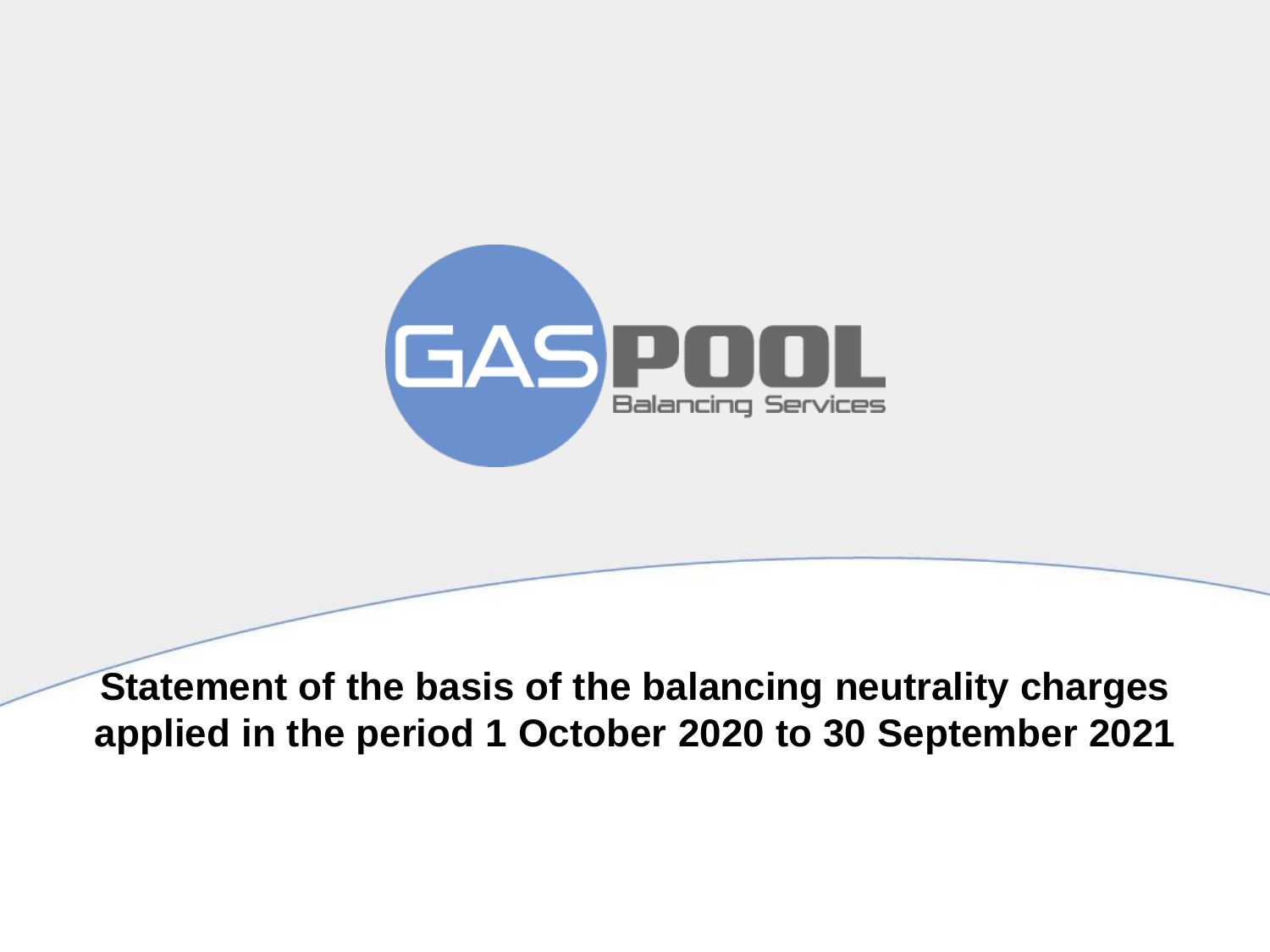

- Neutrality arrangements are such that GASPOOL neither gains nor loses:
	- Deficits are recovered through neutrality charges
	- Surplus amounts are distributed to balancing group managers (BGMs)
	- Funds only serve to finance the gas balancing regime, not to cover general operating expenses (office rent, salaries etc.)
- Neutrality accounting period  $= 12$  months.
- GASPOOL estimates costs and revenues for each neutrality accounting period including a financial buffer for liquidity requirements (liquidity buffer).
- Deficit/surplus is calculated separately for RLM and SLP neutrality accounts and, if appropriate, neutrality charges are determined on the basis of gas quantities attributable to each account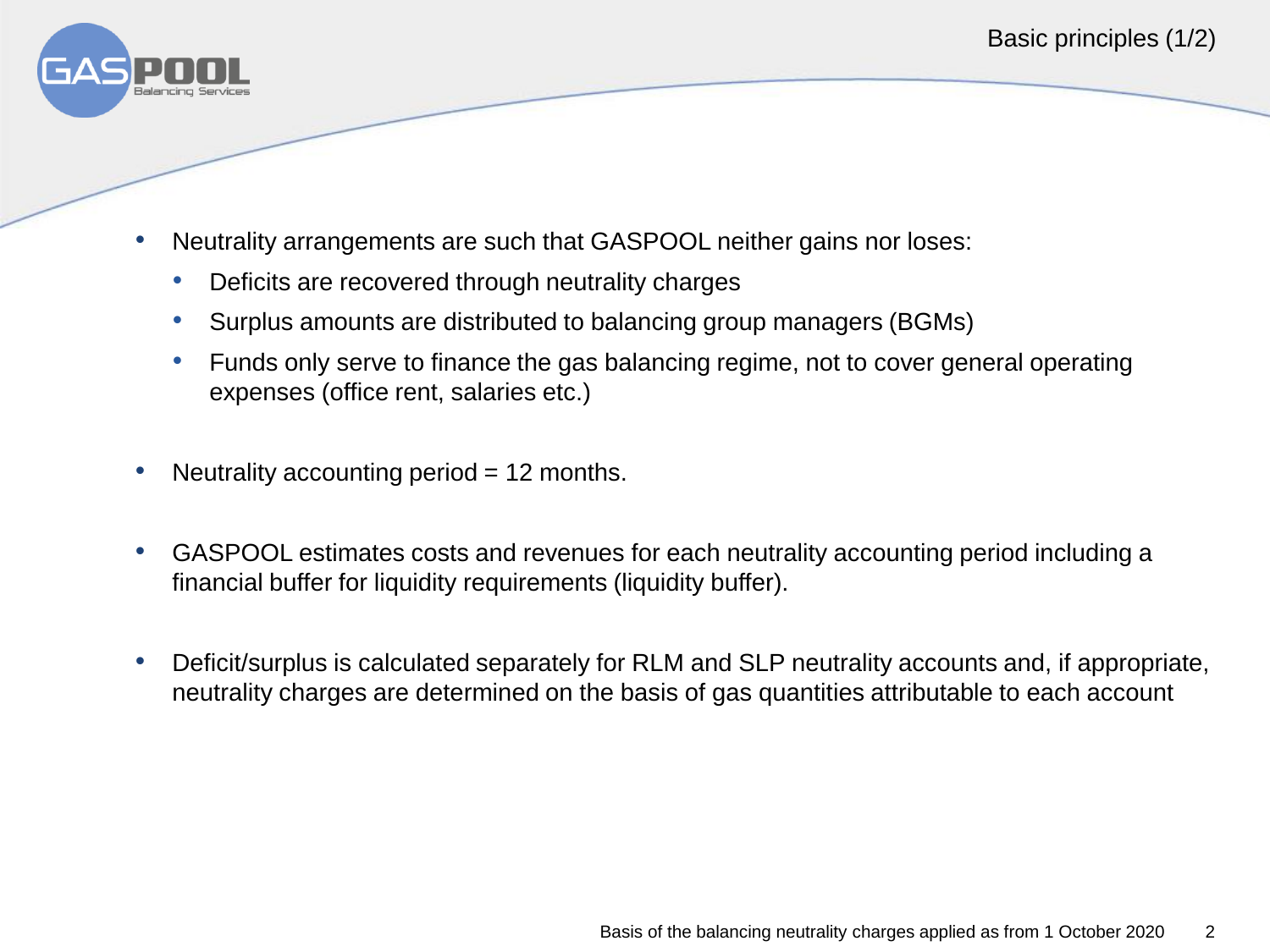

- GASPOOL uses its own analyses as well as simulation and projection tools for the projection
- This requires in particular:
	- Historical data of the relevant gas variables in addition to descriptive parameters
		- Data relating to historical periods is used in principle, if it seems appropriate for creating understanding during the projection process
		- Definition/exclusion of periods whose general conditions are significantly different from the current general conditions of the respective data (and which therefore seem inappropriate for the projection)
		- An increase in data relating to historical periods normally leads to a better understanding of possible expected values and potential for fluctuation (risks)
	- Projection data obtained externally, where useful
	- Other insights and trends relevant to the projection (e.g. to derive variables for which there is no historical data or that have already been agreed in a contract, etc.)
	- Modelling/mapping of key relationships between the respective variables in calculation/simulation models, as well as the commercial impact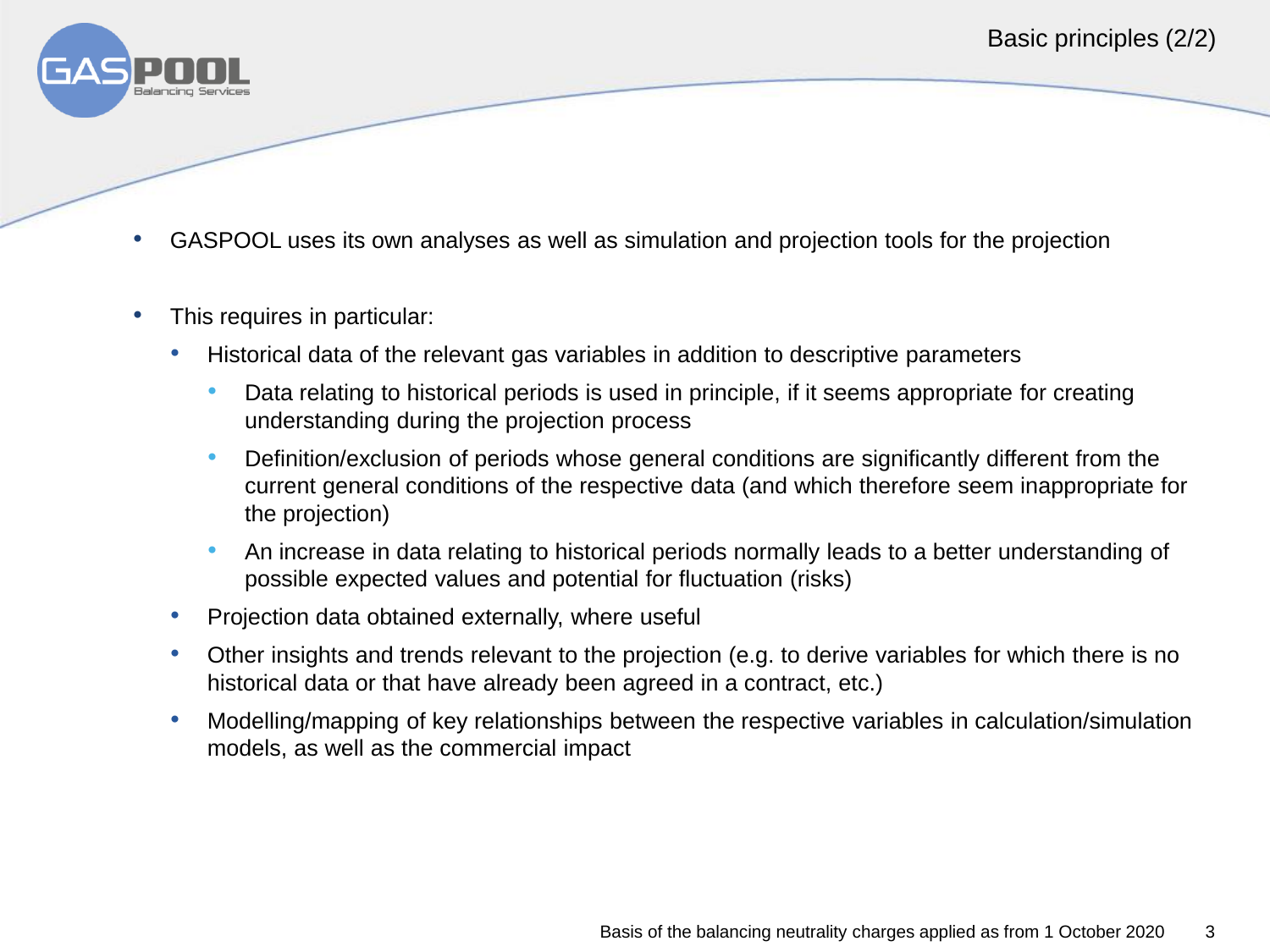

- The analyses and estimates are mostly focused on quantities and prices
	- Quantity estimate, primarily:
		- System balancing volumes are considered separately for each gas quality and merit order rank
		- Projection of energy imbalance quantities (positive and negative imbalances)
		- Projection of trends for network balancing accounts (positive and negative imbalances), reconciliation quantities
		- Estimate of gas quantities attributable to each account
	- Price estimate, primarily:
		- Basis: spot price forecasts for relevant trading hubs obtained from third parties
		- Historical price trends are factored in (separately for each merit order rank and gas quality)
		- Prices realised by GASPOOL in its trading activities are compared against relevant spot curves
		- $\triangleright$  Standard prices are derived for all key quantity parameters using stochastic methods
- Short-term fixed costs are taken into account (e.g. capacity charges for flexibility services)
- Two scenarios (base case and risk-adjusted scenario) are developed for RLM and SLP account, respectively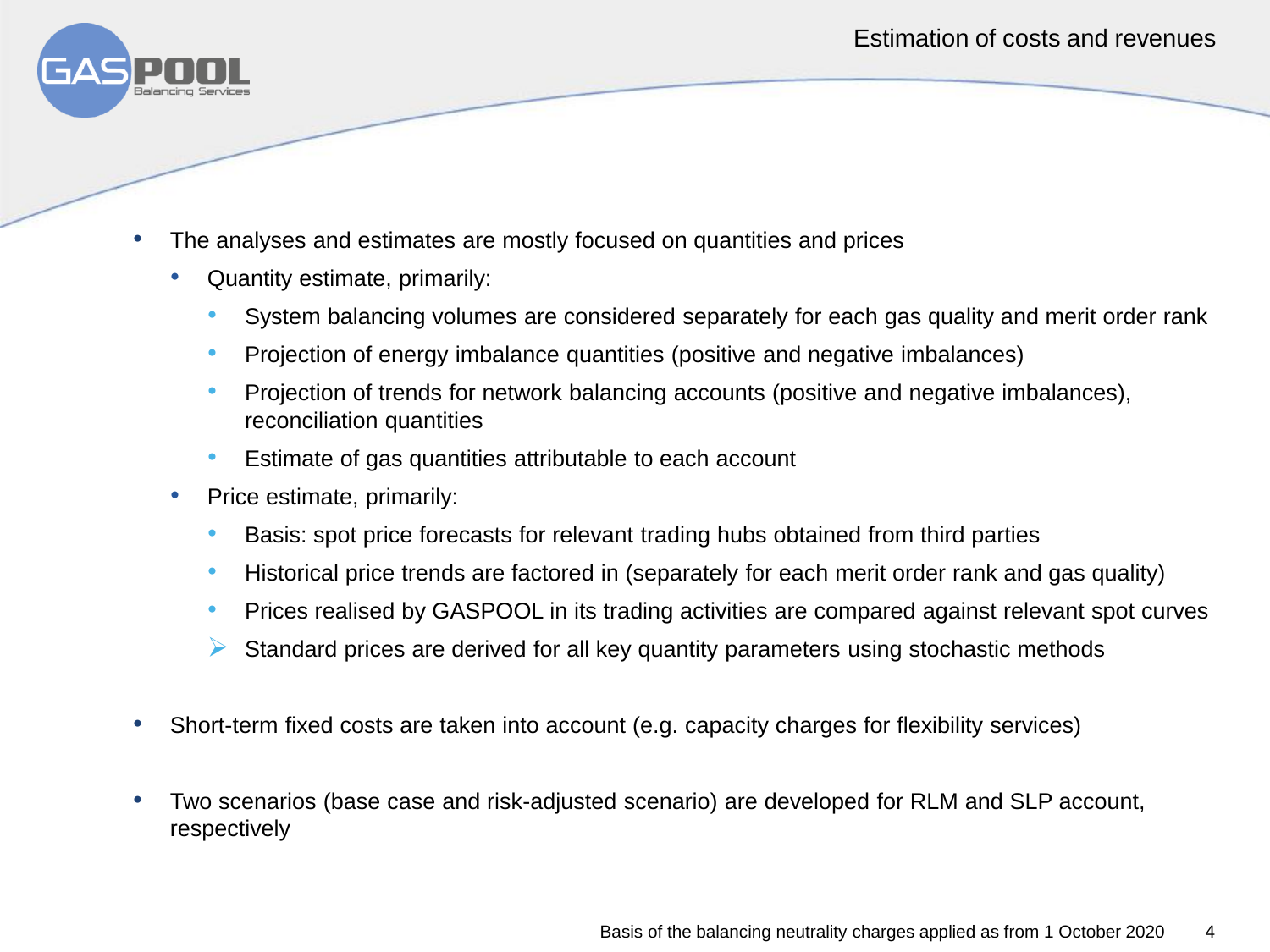Explanatory notes on liquidity buffer (1/2)



- Creation of liquidity reserves to cover the following aspects:
	- Cover for downside risks/estimation uncertainties on the basis of GASPOOL-internal risk assessment
		- Quantity risk
		- Price risk
		- Portfolio risk
		- Other risks (e.g. credit losses due to abusive conduct)
	- Cover for financing-related effects, e.g.
		- Tax effects (VAT)
		- Invoicing framework and terms of payment
			- Period of performance differs from invoicing and payment periods (e.g. balancing group invoices, quantity reconciliation)
			- Payment practices of customers
	- Stabilisation of balancing neutrality charges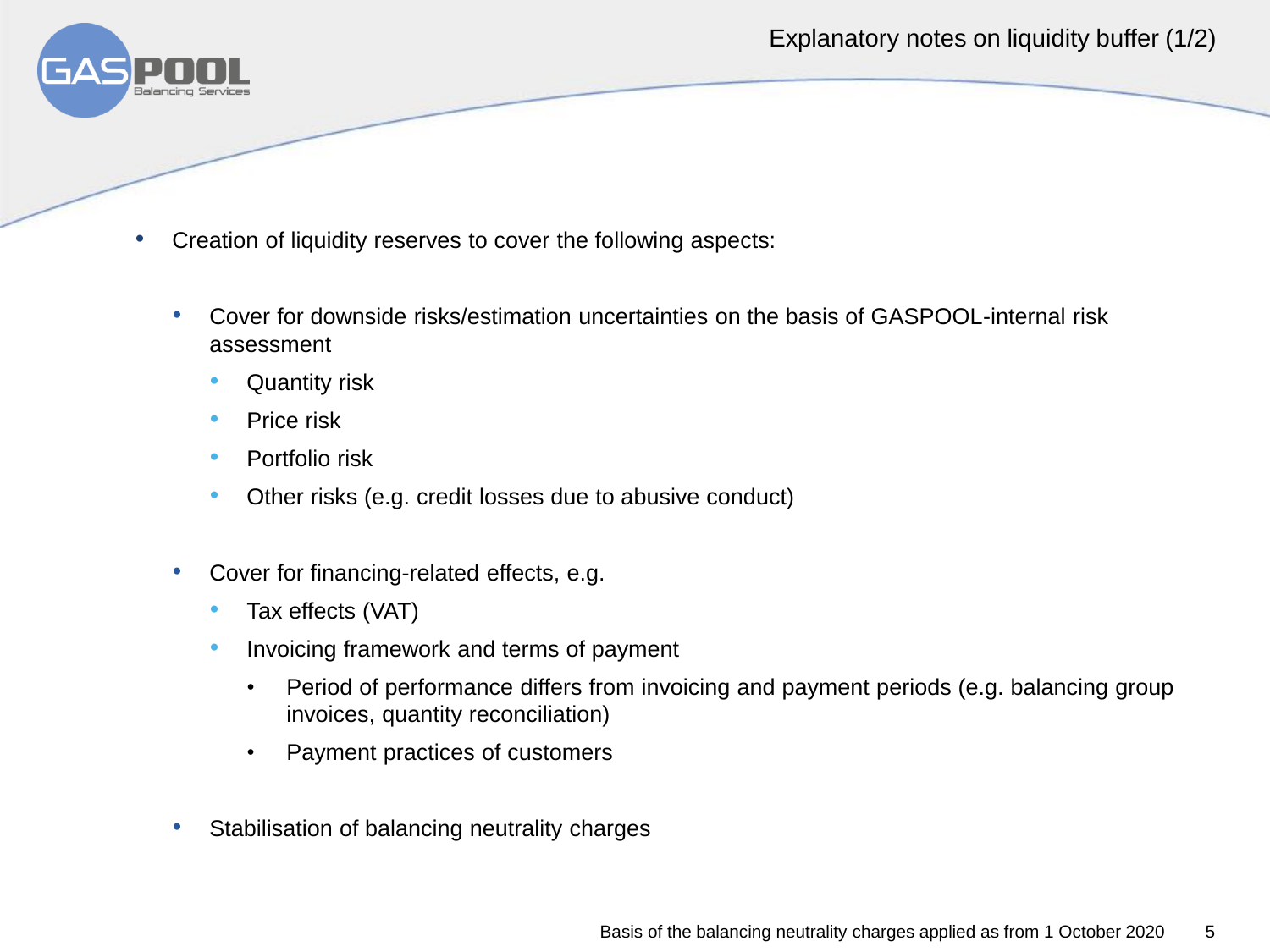

## Explanatory notes on liquidity buffer (2/2)

| <b>Risk/situation</b>                                        | <b>Description</b>                                                                                                                                                                                                                                                                                                                                                                                                                                                                                                                                                                                                                                                               | <b>Relevanc</b><br>e to<br>RLM* | <b>Relevance</b><br>to SLP* |
|--------------------------------------------------------------|----------------------------------------------------------------------------------------------------------------------------------------------------------------------------------------------------------------------------------------------------------------------------------------------------------------------------------------------------------------------------------------------------------------------------------------------------------------------------------------------------------------------------------------------------------------------------------------------------------------------------------------------------------------------------------|---------------------------------|-----------------------------|
| Quantity risk                                                | Quantity risk exists in particular with regard to demand for system balancing volumes, which is exposed to<br>considerable estimation uncertainty regarding level, direction (buy/sell) and supply/demand drivers. For example,<br>an increase in net purchases may result in considerable additional demand for liquidity, which will have to be met<br>directly.<br>Since these quantities are invoiced in arrears within the framework of corresponding energy imbalance quantities<br>and surpluses/deficits (depending on the cause), the liquid funds deployed can only be recovered with considerable<br>delays, especially in the SLP area, and not necessarily in full. | High                            | High                        |
| Price risk                                                   | In carrying out energy balancing actions, GASPOOL is exposed to price risk which, depending on gas quality, merit<br>order rank and market environment, may lead to considerable variances between the prices estimated in the cost<br>and revenue estimate and the prices actually fetched.<br>In addition to the immediate effects that energy balancing actions have on cash flows, there is the risk that these<br>effects cannot be offset in a timely manner or in full in the subsequent corresponding invoices (especially for SLP).                                                                                                                                     | Medium                          | High                        |
| Reconciliation clearing                                      | Since reconciliation clearing cannot be controlled by the market area manager, there is estimation uncertainty<br>about the amount and timing of the reconciliation by the transmission system operators. This also affects<br>subsequent adjustments to periods already invoiced.                                                                                                                                                                                                                                                                                                                                                                                               | None                            | Medium                      |
| Other risks                                                  | There is exposure to other risks for both RLM and SLP. In addition to risks for a possible use of long-term options<br>(unit-based prices) to increase supply security and general risks of late payment, they include credit risks for<br>energy imbalance charges receivable in the area of RLM due to the possibility of future cases of abusive conduct.                                                                                                                                                                                                                                                                                                                     | High                            | Low                         |
| Effects of aggregation                                       | The combined occurrence of risks (e.g. both quantity and price risks materialise simultaneously)<br>may lead to higher-order effects that cannot be tracked on the basis of individual risks.                                                                                                                                                                                                                                                                                                                                                                                                                                                                                    | <b>Medium</b>                   | <b>Medium</b>               |
| Financing effects, pre-<br>financing and bridge<br>financing | Even in the base scenario (without risks materialising), there are pre-financing effects because the timing of costs<br>and revenues does not coincide between the performance period (i.e. the period of economic accrual) and the cash<br>flow date. In addition, there may be demand for additional peak/bridge financing, which can no longer be met with<br>other financing tools at times when the liquidity buffer falls sharply.<br>These effects are reflected in an appropriate manner by including them in the liquidity buffer.                                                                                                                                      | Low                             | Low                         |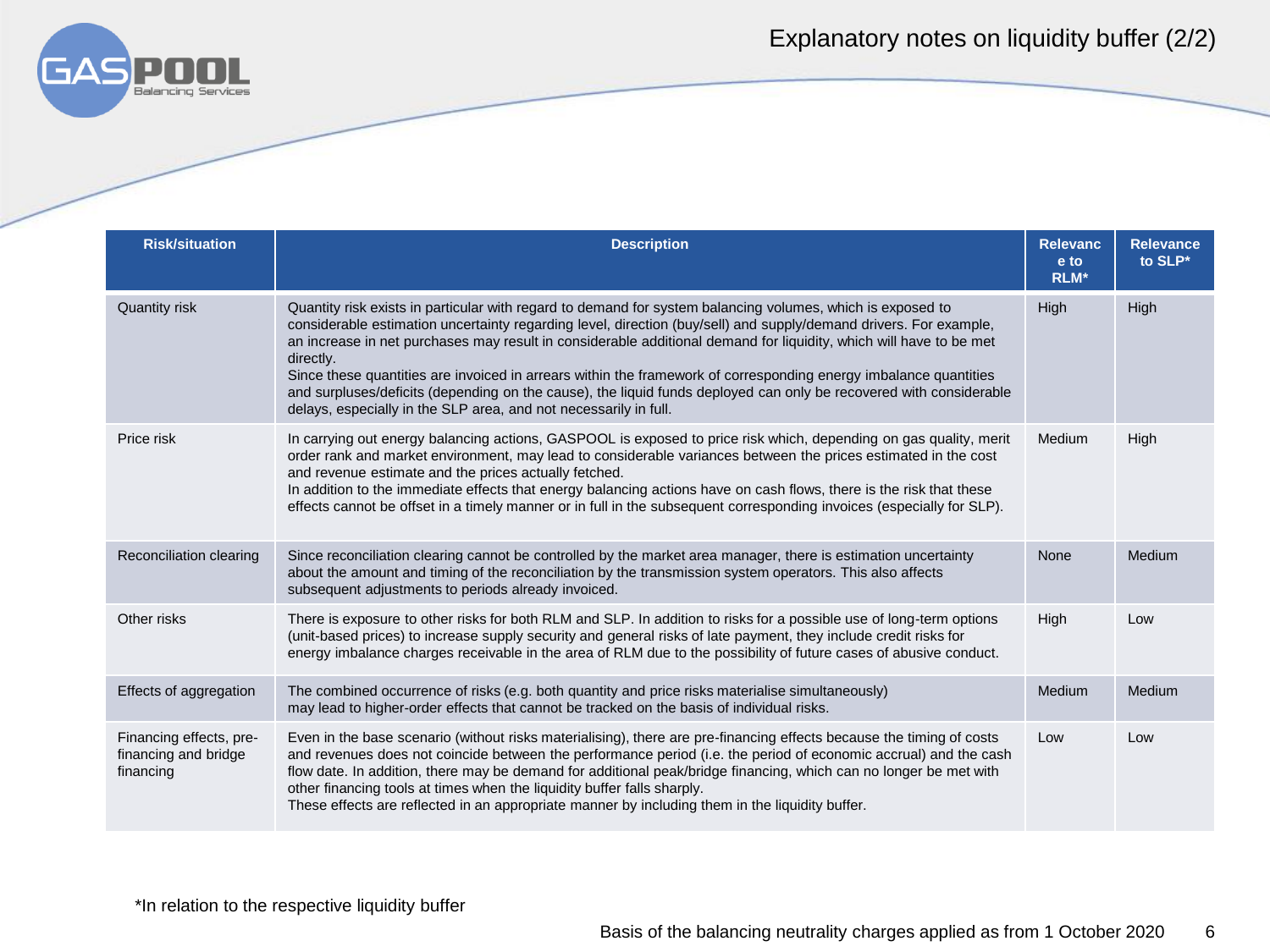Estimation of costs and revenues, determination of charges as from 1 October 2020



- Step 1: Determination of account balances at the end of the charging period to be planned based on estimated costs and revenues
- Step 2: Taking account of the liquidity buffer required to determine
	- surpluses (positive remaining account balance)
	- deficits (negative remaining account balance)
- Step 3 in case of deficits (as is the case here): Determination of the charges required to cover the deficits on the basis of estimated gas quantities attributable to each account

| Estimate for 2020/2021 neutrality accounting period | <b>RLM</b> |  |
|-----------------------------------------------------|------------|--|
|                                                     |            |  |

| Estimated balance of balancing account as at 1 October 2020 in EUR million    |      | 361.7<br>112.4 |
|-------------------------------------------------------------------------------|------|----------------|
| Estimated balance of revenues and costs for GY 2020/2021 in EUR million       | -8.1 | $-38.0$        |
| Estimated balance of balancing account as at 30 September 2021 in EUR million |      | 323.7<br>104.3 |

| Required liquidity buffer in EUR million                                                  |  | 104.3<br>323.7 |
|-------------------------------------------------------------------------------------------|--|----------------|
| <b>Estimated balance of balancing account including required liquidity in EUR million</b> |  | 01             |
|                                                                                           |  |                |

| Estimated gas quantities attributable to each account in MWh million |  | 155.2           |
|----------------------------------------------------------------------|--|-----------------|
| <b>Resulting charge in EUR/MWh</b>                                   |  | 0.000 <br>0.000 |